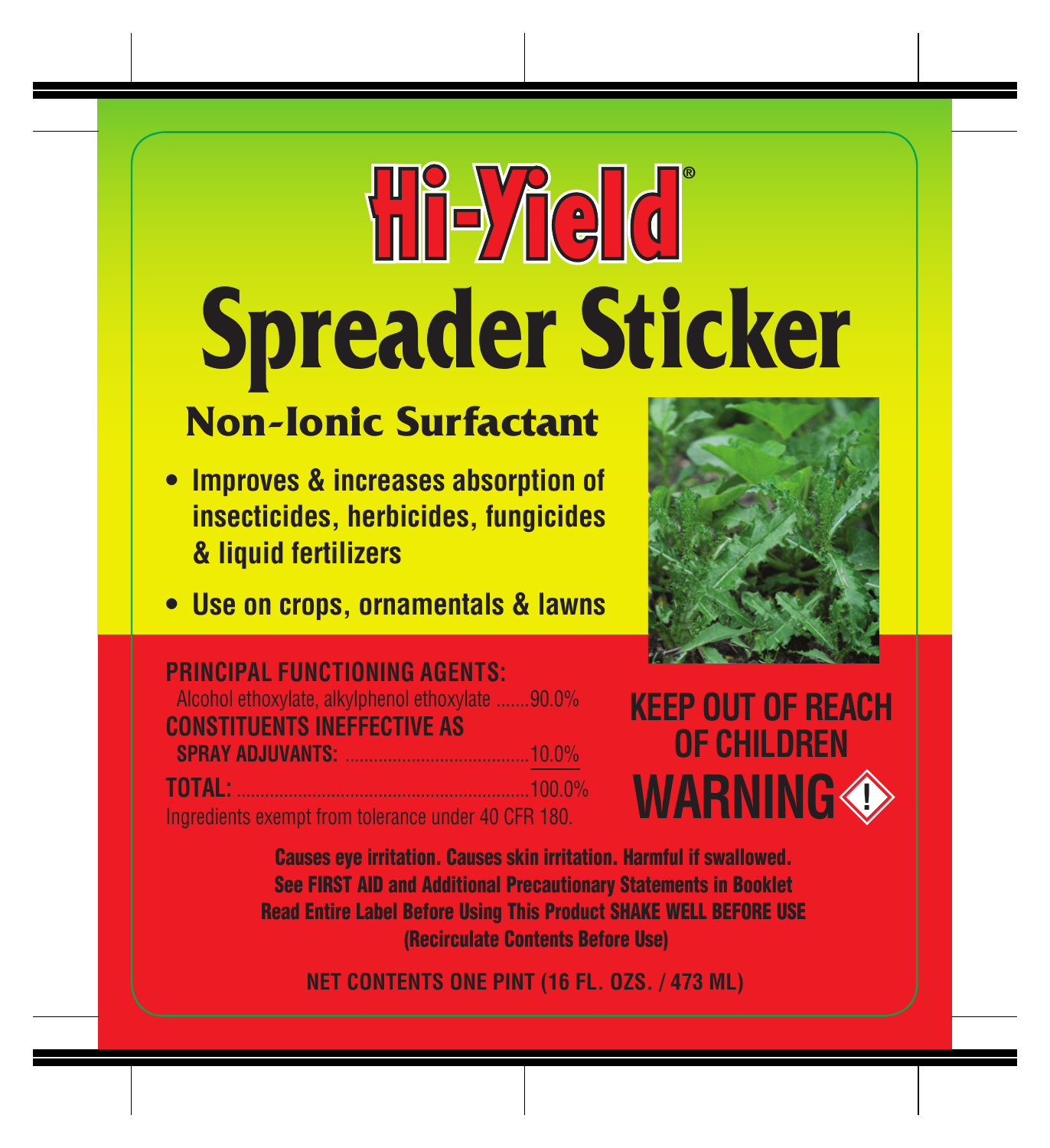Hi-Yield® Spreader Sticker **Hi-Yield® Spreader Sticker**

|                                                                                                                 | <b>FIRST AID</b>                                                                                                                                                                            |
|-----------------------------------------------------------------------------------------------------------------|---------------------------------------------------------------------------------------------------------------------------------------------------------------------------------------------|
| If In Eyes:                                                                                                     | . Rinse cautiously with water for 15 to 20 minutes.<br>· Remove contact lenses, if present, and easy to do<br>so. Continue rinsina.<br>• If eye irritation persists, get medical attention. |
| lf On<br>Skin Or<br><b>Clothing:</b>                                                                            | • Take off contaminated clothing.<br>. Rinse skin immediately with plenty of water for 15<br>to 20 minutes.<br>• If skin irritation occurs, get medical advice.                             |
| Swallowed:                                                                                                      | • Call a poison control center or doctor if you feel<br>unwell.<br>· Rinse mouth.                                                                                                           |
| Have the product container with you when calling a poison control center or<br>Idoctor, or going for treatment. |                                                                                                                                                                                             |
|                                                                                                                 |                                                                                                                                                                                             |

**In the event of a medical or chemical emergency, contact North America 1-800-255-3924 or Worldwide Intl. + 01- 813-248-0585**



**230 FM 87 BONHAM, TEXAS 75418 CA Reg. No.7401-50002-AA EPA Est. No. 7401-TX-01 www.hi-yield.com 855-270-4776**



**PEEL FROM CORNER OF BOOKLET**

PEEL FROM CORNER OF BOOKLET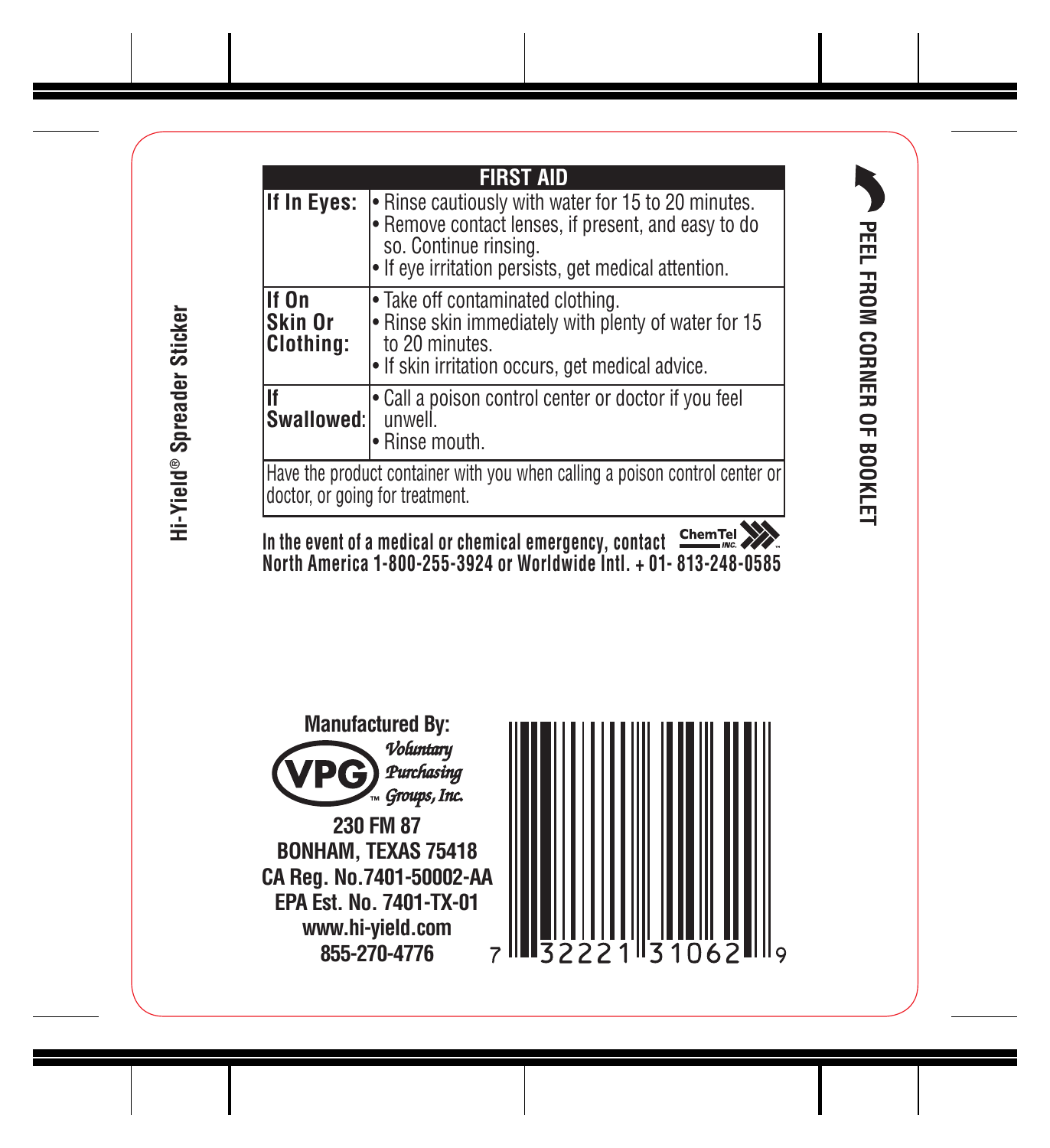#### **PRECAUTIONARY STATEMENTS Hazards To Human And Domestic Animals**

**WARNING:** Causes eye and skin irritation. Harmful if swallowed or if in contact with skin. Do not get on skin, in eyes or on clothing. Do not eat, drink or smoke when using this product. Avoid breathing spray mist. Wash thoroughly with soap and water after handling and before eating, drinking, chewing gum, using tobacco or using the toilet. Take off contaminated clothing and wash before reuse. Avoid release to the environment.

## **PERSONAL PROTECTIVE EQUIPMENT (PPE)**

Wear eye protection, face protection, protective gloves and protective clothing.

#### **ENVIRONMENTAL HAZARDS**

Do not contaminate water sources by cleaning of equipment or disposal of washwater.

## **GENERAL INFORMATION**

HI-YIELD® SPREADER STICKER is a general purpose non-ionic surfactant of the alkylaryl polyethoxyethanol type surface active agents. It can be used with most insecticides, fungicides, herbicides, acaricides, defoliants, desiccants and wettable powders to improve performance of the active spray ingredient by giving them more uniform distribution and better wetting of the plant surface.

# **DIRECTIONS FOR USE Applications This Product per 1 Gallon of Mix**  Insecticides | 1 to 2 teaspoons Fungicides 1 to 2 teaspoons Herbicides 1 to 2 teaspoons Acaricides 1 to 2 teaspoons Defoliants | 1 to 2 teaspoons Desiccants 1 to 2 teaspoons Wettable powders 1 to 2 teaspoons

Variations in conditions of use can cause some variation in the amount of this product required. The minimum required to give a smooth, uniform coverage usually gives the most effective results.

# **. MIXING INSTRUCTIONS**

For wettable powders and water-soluble materials, add this product in water before adding pesticide to spray tank. For emulsifiable products, add this product after a good emulsion is formed.

1

2